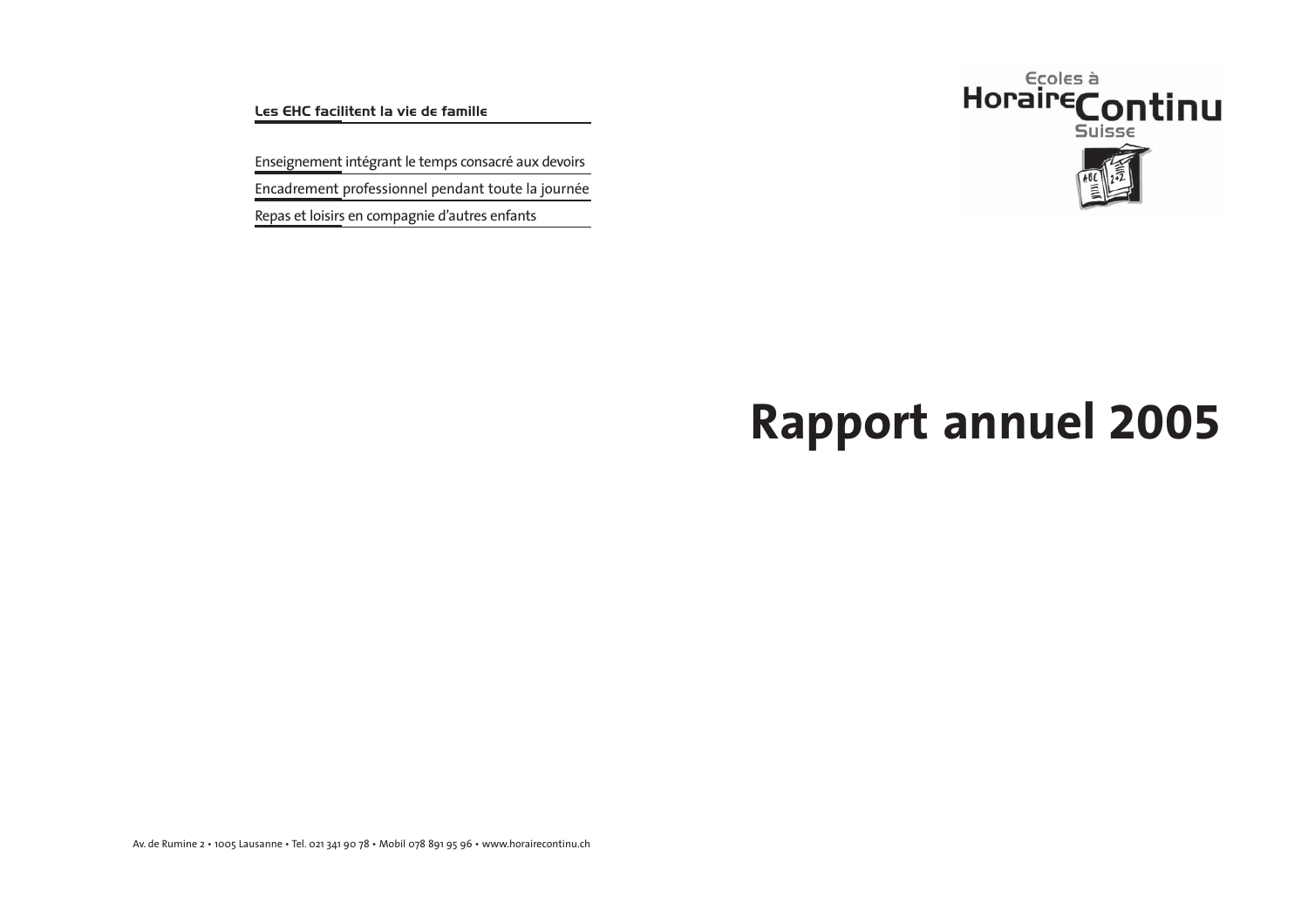# **Introduction**

Au cours de l'année 2005, les écoles à horaire continu ont fait couler beaucoup d'encre. L'été dernier, le think tank politique et économique Avenir Suisse a publié un guide sur la question. Dans un communiqué de presse, l'organisation faîtière des enseignants (LCH) s'est clairement prononcée en faveur de la journée continue dans les écoles. Enfin, lors de la session parlementaire de l'automne 2005, 5 conseillers nationaux issus de différents partis ont déposé une initiative pour la mise en place de structures d'encadrement extrascolaires (notamment d'écoles à horaire continu) dans tout le pays.

La question des écoles à horaire continu a été abordée de manière plus ou moins détaillée dans les médias, qui ont souvent mentionné notre association. Nous pouvons être fiers du travail accompli en 2005. Cependant, améliorer notre présence dans les médias et la politique ne suffit pas. Le nombre d'écoles à horaire continu n'augmente que très lentement. Actuellement, 8 projets dans des écoles publiques ont été réalisés. 8 écoles ont ainsi été ouvertes, qui accueilleront en tout 200 enfants. Bien que les représentants de l'économie, des employeurs et les principaux partis politiques appellent (plus ou moins fort) à la création d'écoles à horaire continu, les progrès sur le terrain se font attendre.

On est en train de réaliser que ce type d'école ne sert pas seulement à concilier vie de famille et vie professionnelle, mais présente également des avantages pédagogiques indéniables. L'étude Pisa, entre autres, a montré l'inégalité des chances face à la formation: l'école se doit d'offrir une alternative aux enfants issus de milieux défavorisés. Malgré tout, les communes et les cantons se reposent trop souvent sur les initiatives de parents et d'enseignants. Nous adressons donc un grand merci à ces équipes engagées qui ont su mettre sur pied des projets. Sans elles et sans eux, nous ne serions jamais arrivés là où nous en sommes auiourd'hui.

L'évolution de ces derniers mois laisse espérer que l'on accordera enfin aux écoles à horaire continu la place qu'elles méritent, non seulement dans les médias, mais aussi sur l'agenda politique. Il faut que les autorités se prononcent clairement en faveur de structures d'accueil scolaire. Mais il faut aussi qu'elles aient la volonté d'accorder les fonds nécessaires pour réaliser ces projets. Les EHC ne sont pas gratuites, mais l'investissement en vaut la peine. Investir dans les EHC, c'est décharger les familles et leur permettre de mieux concilier travail et vie de famille. C'est aussi favoriser une meilleure cohésion sociale.

L'inégalité des chances creuse un fossé dans la société. Chaque pas vers une plus grande égalité des chances contribue à combler ce fossé. Les écoles à journée continue ne représentent peut-être qu'un tout petit morceau de la mosaïque. Mais c'est une mosaïque que l'Association suisse des écoles à horaire continu va s'efforcer de compléter en 2006.

Silvia Schenker, présidente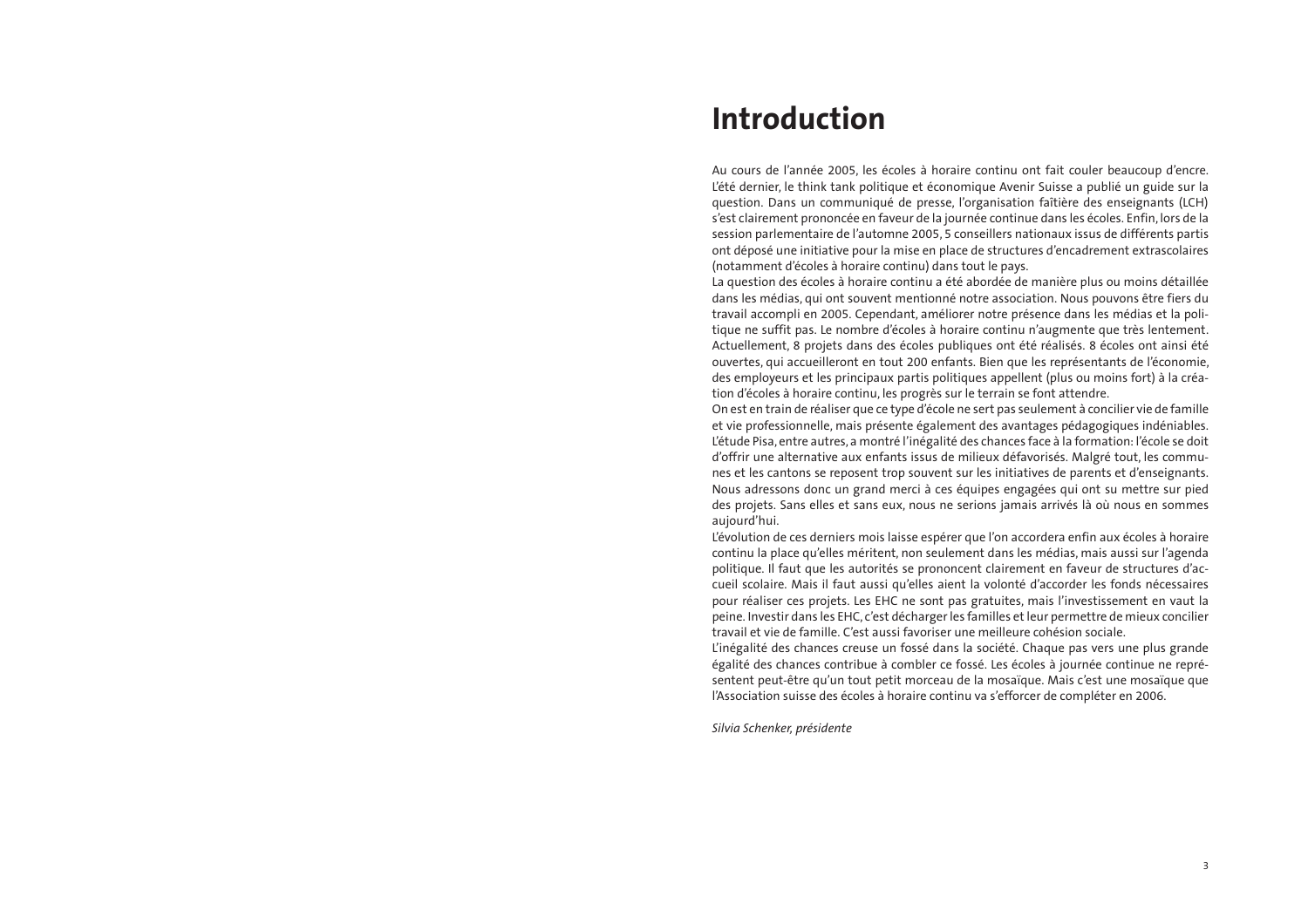# **Rapport Activités**

#### **Information - conseil**

L'activité principale de l'Association est d'informer les parents sur les EHC publiques existantes et de conseiller les personnes qui souhaitent monter une EHC.

#### Demandes de renseignements

La majorité des personnes intéressées s'informent sur Internet et découvrent ainsi le site tagesschulen.ch (horairecontinu.ch en français). En moyenne, le bureau reçoit chaque semaine deux appels pour des renseignements. Dans près de la moitié des cas, il s'agit de parents qui recherchent une place dans une EHC. Pour le reste, les demandes de renseignements viennent de groupes de planification, de médias et d'étudiants.

#### Site web

Le nombre d'accès à notre site web est en augmentation constante. Les informations sur le site sont régulièrement actualisées et développées. Depuis 2005, on note une augmentation des accès sur nos pages francophones (horairecontinu.ch), qui existent depuis l'été 2004. Visiblement, depuis l'arrivée de Mme Norah Lambelet-Krafft la tête du Bureau de Lausanne, la Suisse romande a découvert l'existence du site en français.

|                                                        | 2002 | 2003 | 2004 | 2005 |
|--------------------------------------------------------|------|------|------|------|
| Nombre de visiteurs par jour en moyenne                | 37   | 68   | 120  | 183  |
| Durée d'une visite en moyenne                          | 2.5  | 2.5  | 3.1  | 1.9  |
| Documents les plus fréquemment consultés (allemand):   |      |      |      |      |
| Carte des EHC en Suisse (tagesschulen.ch/wo.html)      | 822  | 2196 | 3115 | 3661 |
| Liens (Tagesschulen.ch/Links.html)                     | 1132 | 3139 | 3164 | 3178 |
| Fichiers les plus fréquemment téléchargés (allemand):  |      |      |      |      |
| Coût et financement des EHC                            | 524  | 1187 | 2696 | 3742 |
| Les EHC en bref                                        | 202  | 1144 | 2377 | 3344 |
| Liste des adresses des EHC                             | 234  | 1262 | 1109 | 2082 |
| Documents les plus fréquemment téléchargés (français): |      |      |      |      |
| Ecoles publiques à horaire continu en Suisse           |      |      |      | 1368 |
| (horairecontinu.ch/fan/ou.html)                        |      |      |      |      |
| - Actualités (tagesschulen.ch/fran/news.html)          |      |      |      | 1125 |
| Fichiers les plus fréquemment téléchargés (français):  |      |      |      |      |
| Etude sur l'accueil extrascolaire en Suisse romande    |      |      |      | 1824 |
| Argumentaire                                           |      |      |      | 646  |
| Modèle de budget pour une école à horaire continu      |      |      |      | 246  |

#### Renseignements par téléphone et par courrier

Le nombre de demandes de renseignements par téléphone et par courrier est en baisse. Dans près de la moitié des cas, il s'agit de parents qui recherchent une place dans une EHC pour un enfant scolarisé en école enfantine ou en primaire. Pour le reste, les demandes de renseignements viennent de groupes de planification, de médias et d'étudiants.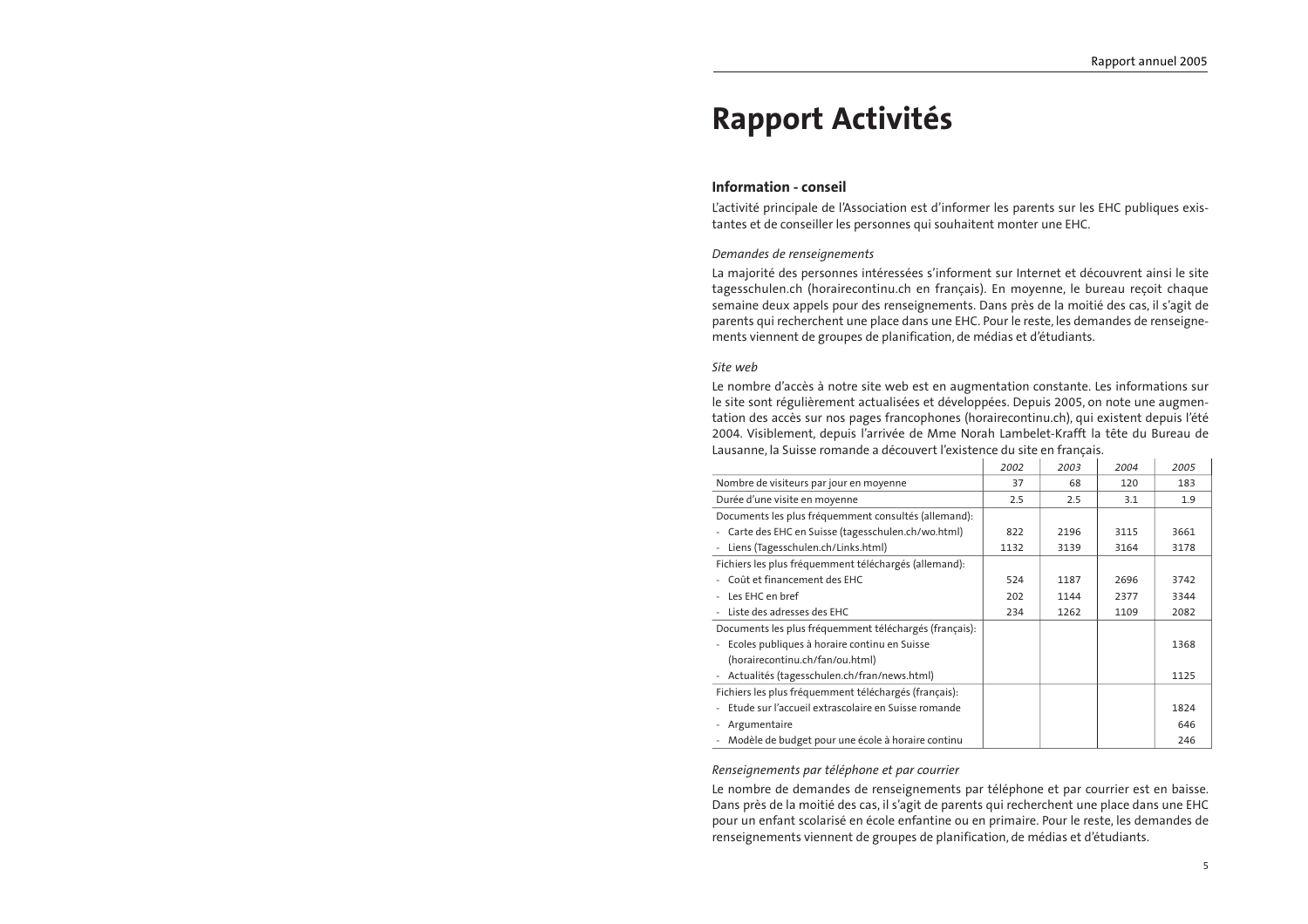# Conseil pour les groupes de projet

Le bureau de l'Association prodigue également des conseils à des groupes privés, des équipes d'enseignants et des administrations scolaires. En 2005, l'Association suisse des écoles à horaire continu a participé aux projets suivants:

#### Canton d'Argovie

#### Brugg/Windisch

Une motion a été déposée aux parlements de Brugg et Windisch pour l'élaboration d'un projet d'école à journée continue. Le texte a été rédigé à l'initiative du groupe d'initiative IG Tagesschulen Brugg/Windisch, qui s'est également chargé du travail de relations publiques. Le groupe a été conseillé par Röne Gerber. Depuis, les deux communes ont chargé un groupe de travail de mettre en place le projet.

#### Canton de Berne

#### Berthoud (Burgdorf)

La direction de l'instruction publique de Berthoud élabore actuellement un projet d'école à horaire continu. Un débat a eu lieu en avril sous la direction de Mme Ursula E. Brunner. Uetlingen (commune de Wohlen près de Berne)

Les enseignants de l'école d'Uetlingen ont pris contact avec Ursula E.Brunner pour mettre en place une EHC. Mme Brunner a organisé un premier débat, qui a rassemblé tous les décideurs de la commune de Wohlen.

#### Ecole à horaire continu de Ziegelried

Le 7 décembre, l'assemblée communale de Schüpfen a approuvé à l'unanimité la mise en place, à l'essai pendant trois ans, de l'école à horaire continu de Ziegelried. Le projet, qui sera mis en place pour l'année scolaire 2006/2007, a été lancé à l'initiative de la directrice de l'école, assistée d'Ursula E. Brunner.

#### Canton de Zurich

#### Horgen

Une école à horaire continu ouvrira ses portes à Horgen à l'été 2006. La directrice, les enseignants et les parents ont réussi à convaincre la commune de préparer un concept. Markus Mauchle a participé à deux séances du groupe de travail. Le 27 novembre 2005, le concept et le budget ont été approuvés à 69% des voix.

#### Sternenberg

Le centre scolaire de Sternenberg souhaiterait mettre en place une EHC. Le 30 septembre, Markus Mauchle et la directrice du projet Margrit Stricker ont informé l'assemblée communale du projet. La décision définitive sera prise en mars 2006.

#### Uster

Markus Mauchle a élaboré un concept de structure à journée continue pour 7 écoles d'Uster en collaboration avec le chef de projet Hans-Martin Binder, de la société Interface, et sur mandat de la commission scolaire d'Uster.

#### **Autres mandats**

#### Avenir Suisse: nouveau quide des écoles à horaire continu

Le think tank politique et économique Avenir Suisse estime que les écoles publiques suisses devraient prendre la forme d'écoles à journée continue. En 2005, il a donc commandé un guide pour la conception et la réalisation d'écoles à horaire continu.

L'Association suisse des écoles à horaire continu participe à la production de ce livre de manière à la fois directe et indirecte. Le responsable du Bureau alémanique, Markus Mauchle, a créé un fichier Excel pour calculer les budgets des EHC facultatives. Norah Lambelet Krafft, responsable du Bureau Romand, s'est chargée de la rédaction de la version francaise et des traductions. Mme Dorothea Tuggener Lienhard, ancienne présidente de l'Association et actuelle membre du comité, a fait bénéficier le groupe de son expertise. De plus, l'un des deux auteurs de l'ouvrage se trouve être Hans-Martin Binder, qui avait déjà écrit un guide pour l'Association en 2000. Le guide d'Avenir Suisse est disponible en allemand («Das Einmaleins der Tagesschule») et en français («L'école à journée continue»).

#### Science City

L'EPFZ a prévu de mettre en place une EHC dans les locaux de Science City (EPF Hönggerberg). L'Association se chargera des premières études en collaboration avec la fondation kihz (garderie de l'Université de Zurich et de l'EPFZ). Les chefs de projet de Science City décideront du concept et du financement à l'été 2006.

# Relations publiques, réseaux, politique

#### Soutien d'autres organisations

Parallèlement à Avenir Suisse, la LCH (organisation faîtière des enseignants suisses) s'est également engagée pour la mise en place d'écoles à journée continue.

Le 11 juin, l'Assemblée des délégués a demandé au Comité central de la LCH de s'engager sur le plan politique pour que des écoles à horaire continu soient proposées dans toutes les communes de Suisse. Sur l'invitation du LCH, des représentants de la politique, de l'économie, des syndicats et des administrations se sont rencontrés le 31 août pour une table ronde à Zurich. Markus Mauchle a été invité à faire un exposé sur l'offre concrète d'écoles à horaire continu. Cette réunion a donné lieu aux initiatives parlementaires de 5 conseillers nationaux du PS, de l'UDC, du PRD et du PDC ainsi que des Verts, pour demander la création d'un article constitutionnel. Le but de cet article serait de donner aux cantons le mandat de mettre en place des structures adaptées pour l'accueil des enfants.

Dans un communiqué de presse, l'Association a salué la publication du guide d'Avenir suisse et l'initiative de la LCH.

#### Magazine Schule und Betreuung

Le magazine Schule und Betreuung est paru 4 fois à 1600 exemplaires en 2005. Chaque édition contenait au moins un article en français.

# **Assemblées**

En 2005, les membres du Comité et les collaborateurs ont cultivé leurs contacts et développé leur réseau en participant aux manifestations suivantes: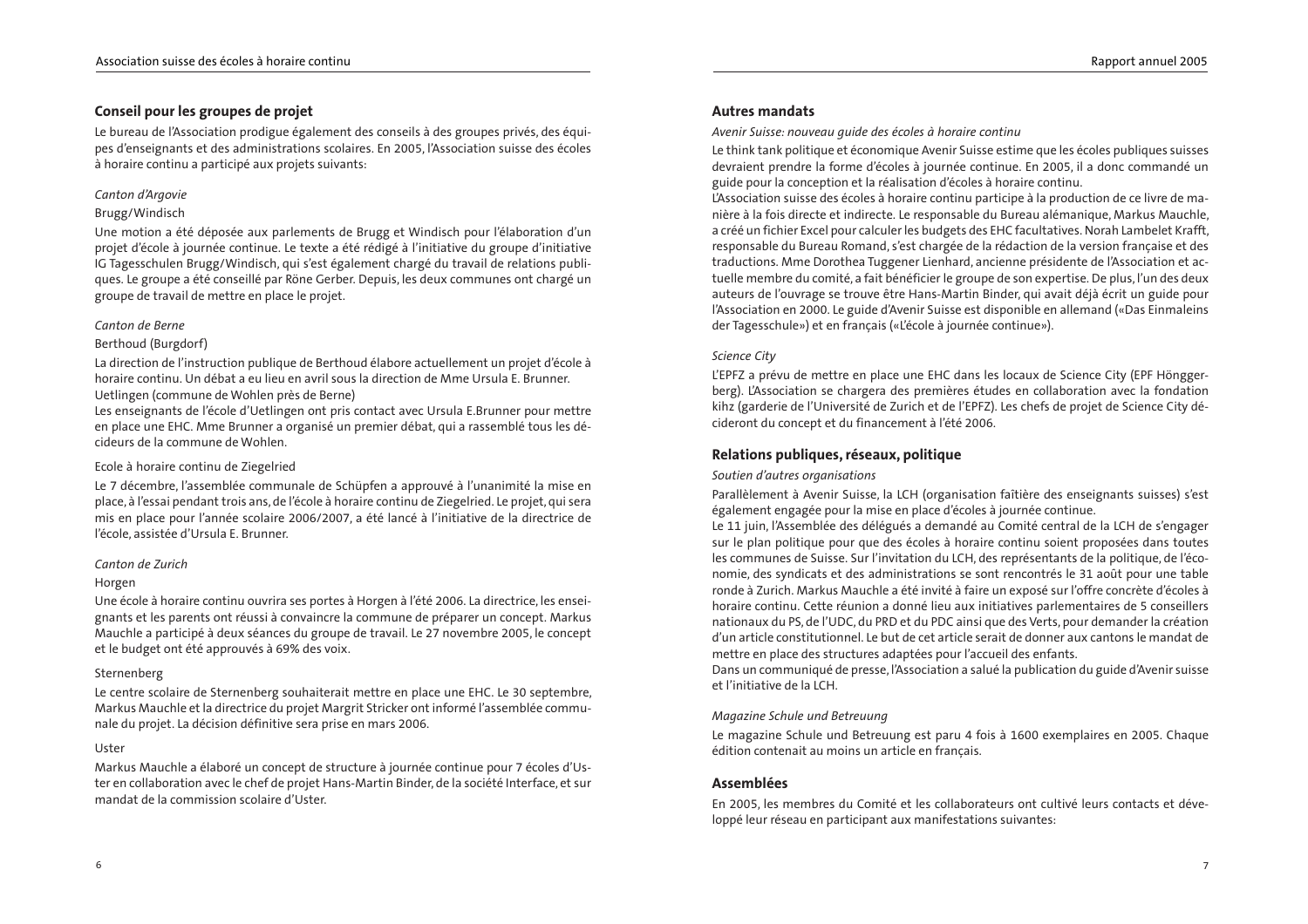24 mai 2005: AG Association des écoles à horaire continu du canton de Thurgovie, Weinfelden L'Association thurgovienne s'est dissoute lors de cette AG, à laquelle a participé Markus Mauchle.

20 octobre 2005: AG Association des écoles à horaire continu du canton de Lucerne

Le 20 octobre, l'Association lucernoise a organisé sa réunion dans l'école Grenzhof et une visite de l'école a eu lieu à cette occasion. Parmi les 30 visiteurs se trouvaient Christof Zanon, membre du Comité de l'Association suisse des écoles à horaire continu, et Markus Mauchle.

# **Participations**

L'Association suisse des écoles à horaire continu est membre de l'alliance F et de la SVEO (l'union des organisations parentales suisses alémaniques). Elle est également représentée par Markus Mauchle au comité de Pro Familia. Pro Familia a organisé une conférence des présidents, à laquelle Silvia Schenker a participé.

# **Rureau Romand**

Depuis près de 3 ans, l'Association suisse des écoles à horaire continu a étendu son action à la Suisse romande. Le projet est soutenu par le Bureau fédéral de l'égalité entre femmes et hommes. Une première étape a été franchie avec l'étude sur l'accueil extrascolaire en Suisse romande, dont les résultats ont été publiés à l'été 2004. A l'automne de la même année, l'Association a ouvert un bureau à Lausanne, sous la direction de Norah Lambelet Krafft.

#### Mise en place et élaboration du projet romand

La mise en place du projet romand a demandé un certain travail de réflexion, de re-cherche, de consultations, de préparation des entrevues :

- Recherche d'informations
- Etudes, réflexions, lectures de publications, de documentations etc.
- Recherches sur les lois scolaires
- Identification des autorités compétentes, organismes et associations diverses en charge des écoles et de l'accueil des écoliers
- Consultations de sites Internet
- Consultation de la presse écrite et classements
- Etude sur le développement de l'enfant et les besoins de l'écolier
- Journées de travail et de réflexion avec Mme Chaves, consultante mandatée en 2004 par notre Association pour l'Etude sur l'accueil extrascolaire dans les Can-tons Romands.

#### **Promotion - Visites - Contacts - Rencontres**

La principale action du Bureau Romand de l'année 2005 a été de faire connaître son existence en Romandie et de présenter le concept des EHC auprès des autorités et des instances cantonales ou communales chargées de la scolarité et l'accueil extrascolaire.

#### Canton de Fribourg

Présentation du concept des EHC auprès du chef adjoint du Service de l'enseignement obligatoire en langue française à la Direction de l'instruction publique, de la culture et du sport. Le canton est intéressé par la question des EHC mais veut d'abord obtenir une deuxième année d'école enfantine. Il existe quelques structures d'accueil pour écoliers soumises à autorisation et surveillance (ordonnance fédérale 1977).

#### Canton du Jura

Présentation du concept EHC à l'intention de l'Association des lieux d'accueil de jour de l'enfance dans le canton du Jura.

#### Canton de Neuchâtel

Présentation du concept des EHC auprès du chef du Service de l'Enseignement obligatoire et son adjoint. En réponse à une motion demandant l'harmonisation des horaires scolaires le Canton a organisé des grilles horaires à l'intention des Directeurs scolaires. Il existe quelques structures d'accueil extrascolaires pour les écoliers soumis à autorisation et à surveillance (Ordonnance fédérale 1977)

Le canton de Neuchâtel a récemment promulgué une loi pour l'harmonisation des heures de cours.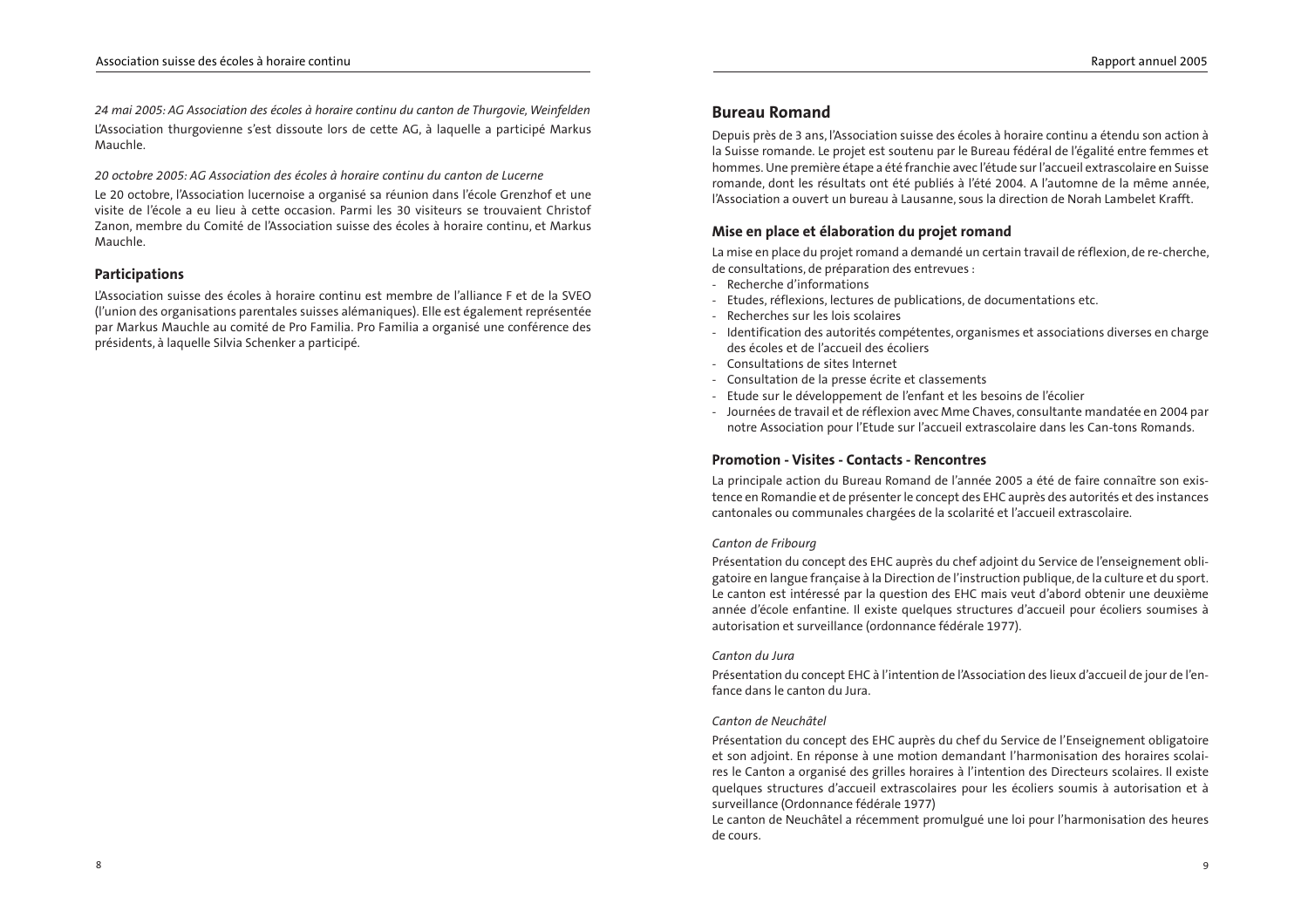#### Canton du Valais

Présentation du concept des EHC auprès du chef du Service de l'enseignement du Canton du Valais. Le Canton se concentre actuellement sur l'harmonisation des horaires scolaires. Il existe quelques structures d'accueil pour écoliers soumises à autorisation et surveillance (Ordonnance fédérale 1977) financées par le Canton.

#### Canton de Vaud

Présentation du concept des EHC auprès du Chef du Service de la Protection de la jeunesse et recherche de collaborations avec son service chargé de l'octroi des autorisations et de surveillance aux lieux d'accueil préscolaires et parascolaires du Canton (Ordonnance fédérale 1977).

Rencontre en vue d'une collaboration avec l'apé Vaud (association des parents d'élèves). Les contacts sont maintenus.

#### Ville de Genève

Présentation du concept des EHC auprès de la responsable du GIAP (Groupement intercommunal pour l'Accueil parascolaire de la Ville de Genève). Ce service gère et organise une d'offre d'accueil parascolaire complémentaire très développée dans la ville et le canton et financée par les communes depuis de nom-breuses années.

#### Ville de Lausanne

Présentation du concept des EHC auprès du Municipal de Lausanne responsable des écoles, en présence de la Cheffe du Service de la Jeunesse et des loisirs, du chef du Service de la petite enfance, et du Chef de Service de l'enseignement pri-maire et secondaire de la Ville de Lausanne responsable du secteur des devoirs surveillés.

Visites d'APEMS (accueil pour écoliers en milieu scolaire) organisées par le SJL. Ce service, financé par la commune, est particulièrement novateur et bien organisé.

#### Commune de Rueyres (Vaud)

Présentation du concept EHC à l'intention de la Municipale des écoles qui avait déjà présenté un projet d'EHC refusé par sa région scolaire mais souhaiterait une nouvelle action de promotion.

#### Ville d'Yverdon

Présentation du concept des EHC auprès du Municipal des écoles d'Yverdon en présence de directeurs scolaires et de membres de la commission scolaire. Mme Chaves, consultante, a été mandatée pour une étude de faisabilité d'un projet d'EHC. Des contacts ultérieurs sont prévus.

# Relations publiques - Travail en réseau

Participation à diverses journées de travail, séminaires et forums :

- Canton de Vaud: forum de politique familiale rassemblant des associations liées à la famille
- COFF Forum de Politique familiale (Commission fédérales des affaires familiales)
- Visite à l'Institut du fédéralisme de l'Université de Fribourg, recherche d'informations

législatives scolaires, entretien avec le responsable du site Internet

- Canton de Vaud: forum sur l'école vaudoise organisée par le DFJ sur l'organisation de la journée de l'écolier (aussi en mars et en mai 2006)
- Ville de Lausanne : journée de réflexion sur les APEMS organisée par le Service de la leunesse et des loisirs

#### Documentation en francais

- Finalisation du travail de correction, rédaction et traduction de divers documents de l'Association «Verein Tagesschulen Schweiz» en francais ainsi que pour notre site Internet
- Finalisation d'un support écrit en français pour une plus grande lisibilité et en com-plément au site Internet, en vue de distribution aux instances ou aux personnes inté-ressées.
- Projection d'un dossier de documentation à disposition du public.

#### Projets en cours

- Commune de Riex: commune du vignoble de la Riviera vaudoise
- Commune de Rolle: projet en cours. Motion déposée au Conseil communal de Rolle.
- Commune de Gland: réflexion en cours. Motion déposée au Conseil communal de cette commune. Des contacts seront pris très prochainement.
- Commune de Vevey: projet au point mort pour l'instant, contacts maintenus.

#### Action et promotion sur le plan politique

- Contacts et collaboration avec une députée vaudoise socialiste, auteur d'une motion cantonale au Grand Conseil vaudois et des diverses motions communales socialistes déposées dans de nombreuses communes du canton de Vaud.
- Contacts avec des groupes de femmes radicales et libérales vaudoises.

#### Transferts - Communication avec les médias

- Contacts et interviews avec des journalistes (Migros Magazine, RSR, Femina, etc.).
- Télévision Suisse Romande: Une émission de télévision «Scènes de ménage» a été consacrée en février 2005 à la problématique des horaires scolaires.
- Rédaction d'un article pour le journal «Forum Libéral».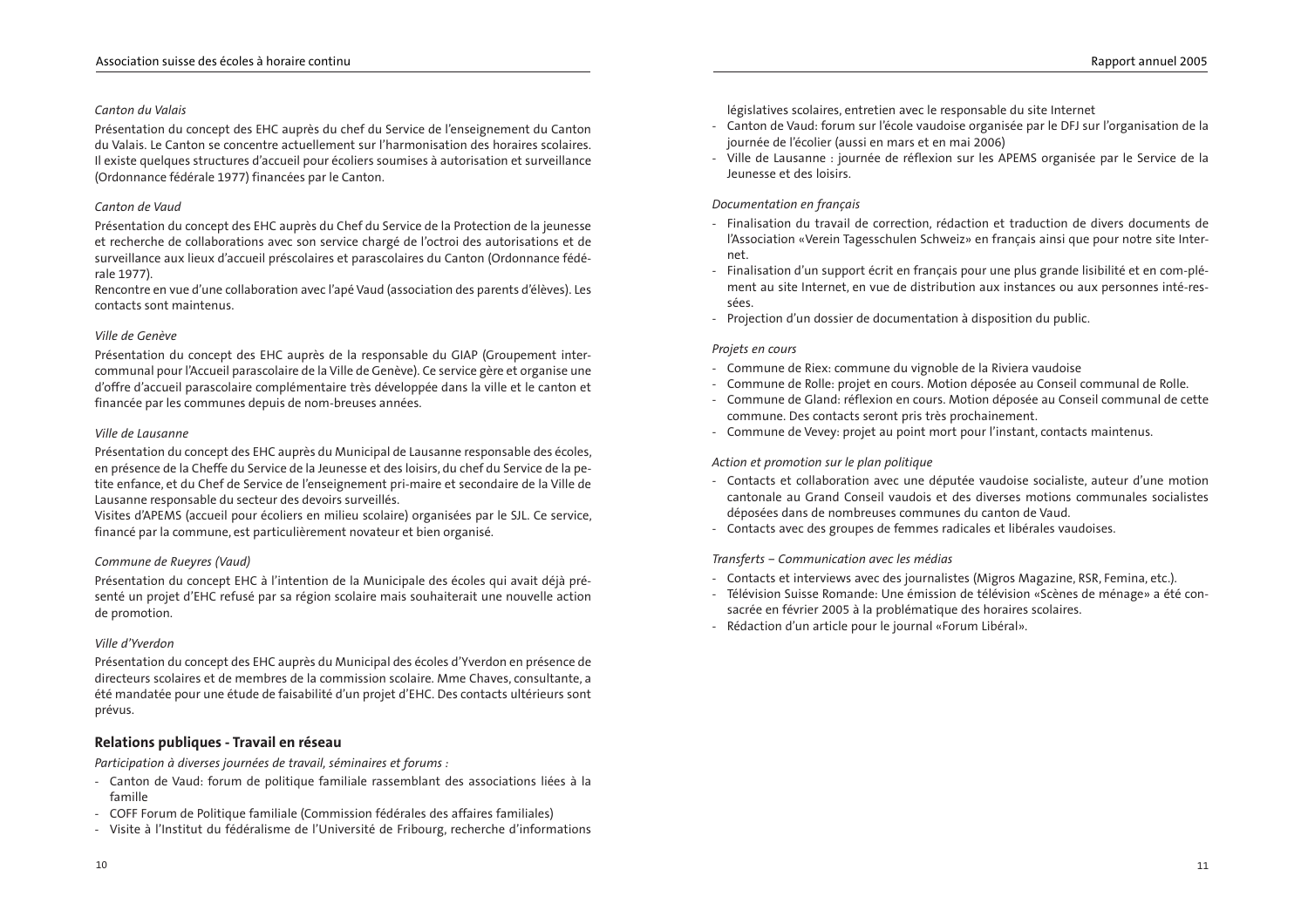# **Association**

#### Comité et AG

La liste des membres du comité se trouve en dernière page. En 2005, le comité s'est réuni pour 4 séances et une retraite de 4 heures. L'Assemblée générale a eu lieu le 11 mai à l'Hôtel Victoria à Bâle. A cette occasion que Mme Ursula Marti a été réélue au comité.

# **Membres**

#### Membres individuels

|                      | 1998 | 1999 | <i>2000</i> | 2001 | 2002 | 2003 | 2004 | 2005 |
|----------------------|------|------|-------------|------|------|------|------|------|
| Membres au 1 Janvier | 20   | 37   | 40          | 124  | 127  | 132  | 113  | 114  |
| Entrées              | 20   |      | 89          | 12   | 18   |      | 14   | 34   |
| Sorties              |      | Δ    |             | 9    | 13   | 20   | 13   |      |
| Membres au 31 Déc.   | 37   | 40   | 124         | 127  | 132  | 113  | 114  | 141  |

Comme on peut le constater avec satisfaction, on enregistre un grand nombre d'entrées en 2005. 22 des 35 nouveaux membres sont des anciens membres de l'association des écoles à horaire continu du canton de Thurgovie.

| Membres collectifs                         | Nombre de membres par an |      |      |      |          |
|--------------------------------------------|--------------------------|------|------|------|----------|
|                                            | 2001                     | 2002 | 2003 | 2004 | 2005     |
| Association des EHC du canton de Bâle      | 139                      | 160  | 160  | 160  | 160      |
| Association des EHC du canton de Thurgovie | 73                       | 93   | 93   | 94   | dissoute |
| Association des EHC bernoises              | 126                      | 137  | 119  | 119  | 129      |
| Association des EHC lucernoises            | 130                      | 150  | 120  | 150  | 150      |

L'Association thurgovienne a été supprimée parce que l'on ne trouvait plus de nou-veaux membres pour le comité. De plus, l'Association s'est rendue compte que l'essentiel du travail se faisait dans les groupes d'initiatives locaux, qui s'adressent directement à l'organisation faîtière et n'ont pas recours à l'Association cantonale.

# Ecoles à horaire continu ouvertes en 2005

| Frole                                    | Lieu          | Classes                             | Nombre    |
|------------------------------------------|---------------|-------------------------------------|-----------|
|                                          |               |                                     | de places |
| Ecole à horaire continu Mösli            | Ostermundigen | Ecole primaire, cycle d'orientation | 25        |
| Ecole à horaire continu Pestalozzi       | Thoune        | $1^e$ – 6 <sup>e</sup> primaires    | 24        |
| Ecole à horaire continu Grenzhof         | Luzern        | $1^e$ – 6 <sup>e</sup> primaires    | 60        |
| Ecole à horaire continu Unterleberberg   | Niederwil SO  | Kindergarten, Primarschule          | 15        |
| Ecole à horaire continu Häuslenen        | Häuslenen     | Ecole enfantine, école primaire     | 10        |
| flic flac, Ecole à horaire continu Wein- | Weinfelden    | $1^e$ – 6 <sup>e</sup> primaires    | 20        |
| felden                                   |               |                                     |           |
| Ecole à horaire continu Worb             | Worb          | Ecole enfantine, école primaire     | 25        |
| Ecole à horaire continu Rüfenacht        | Rüfenacht BE  | Ecole enfantine, école primaire     | 20        |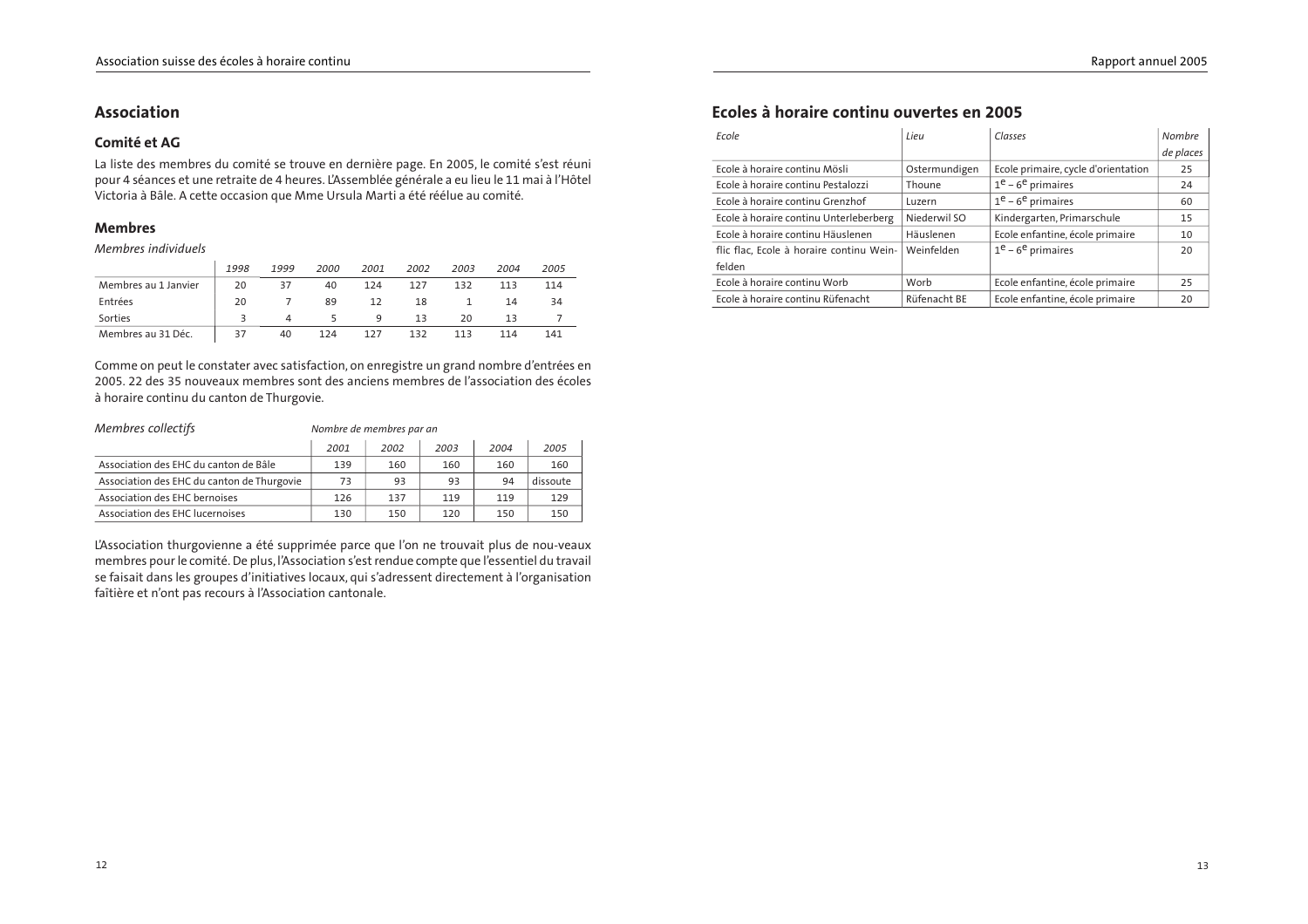xe

# **Compte annuel 2005**

#### **Bilan**

| <b>Actifs</b>              | 31.12.2005 | 31.12.2004 | Anne |
|----------------------------|------------|------------|------|
| Actifs circulants          |            |            |      |
| Caisse                     |            | 111        |      |
| Compte postal              | 34 705     | 52 579     |      |
| Banque                     | 140 670    | 120 287    |      |
| Avoir LPP                  | 5 1 0 8    | 5094       |      |
| Débiteur                   | 1829       |            |      |
| Impôt anticipé             | 260        | 351        |      |
| Actifs transitoires        | 35         | 69         |      |
| Total actifs circulants    | 182 607    | 178 492    |      |
| Valeurs immobilisées       |            |            |      |
| Matériel de bureau         | 2723       |            |      |
| Titres                     | 44 891     | 42 094     |      |
| Total valeurs immobilisées | 47614      | 42 094     |      |
| Total actifs               | 230 221    | 220 586    |      |

| <b>Passifs</b>             | 31.12.2005 | 31.12.2004 |  |
|----------------------------|------------|------------|--|
| Créanciers                 | 17 5 3 1   | 2053       |  |
| Caisse de compensation AVS | 2826       | 478        |  |
| Provisions                 | 108 700    | 118 700    |  |
| Passifs transitoires       | 627        | 2020       |  |
| Capital propre             |            |            |  |
| Report du bénéfice         | 98 290     | 90824      |  |
| Résultat de l'exercice     | 2 2 4 7    | 7466       |  |
| <b>Total passifs</b>       | 230 221    | 220 586    |  |

#### 

| 1) Provisions         |             |         | Compte 2005 |         | Budget 2006 |
|-----------------------|-------------|---------|-------------|---------|-------------|
|                       | Etat fin 04 | Retenue | Etat fin 05 | Retenue | Etat fin 06 |
| Projet Suisse Romande | 103 700     | 10 000  | 93 700      | 40 000  | 53 700      |
| Autres projets        | 15 000      |         | 15 000      |         | 15 000      |
| Total provisions      | 118 700     |         | 108 700     |         | 68700       |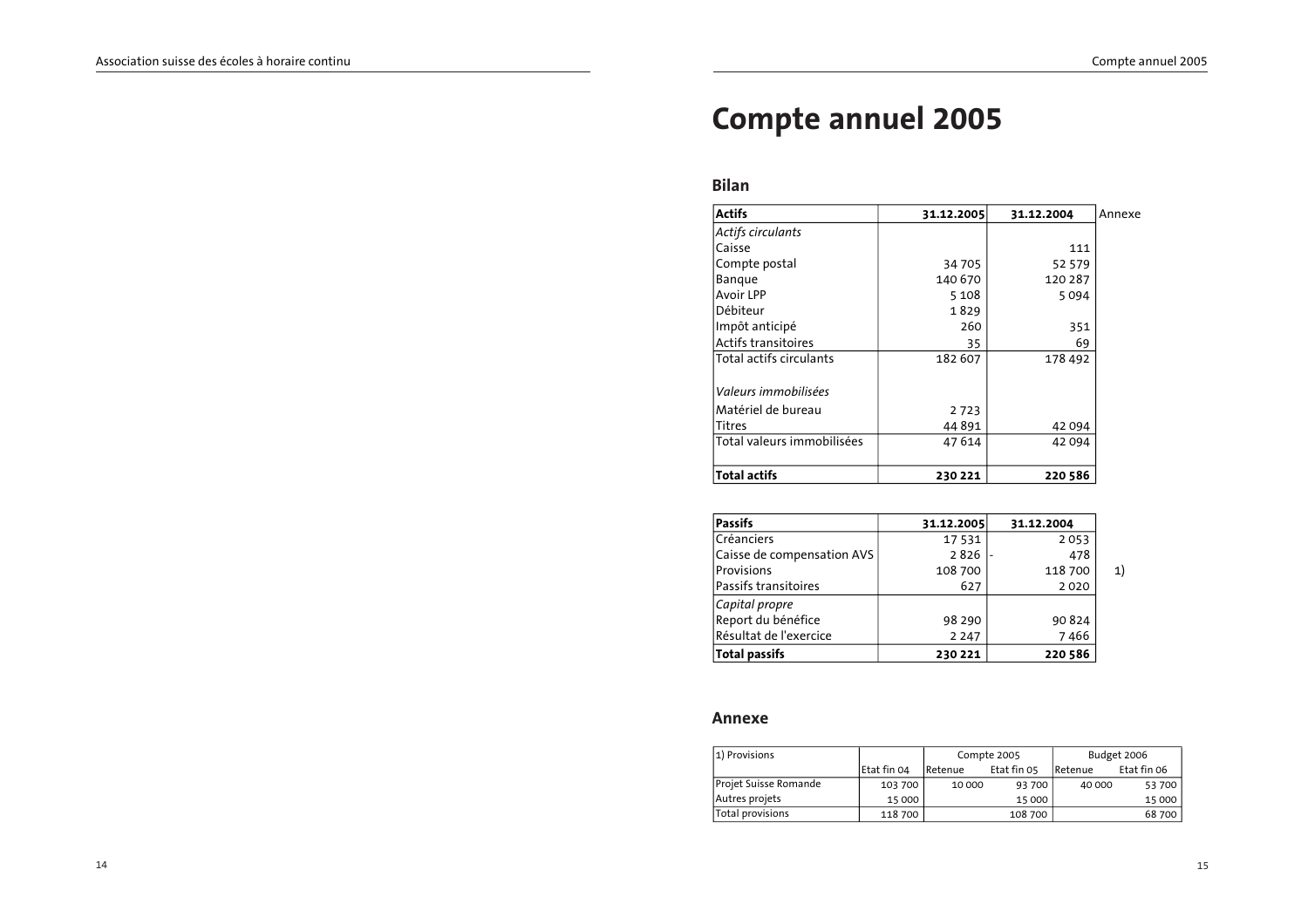#### **Compte de résultat - Dépenses**

| <b>Dépenses</b>                          | Budget  | <b>Bilan</b> |          | Budget 2006  |         | Annexe |
|------------------------------------------|---------|--------------|----------|--------------|---------|--------|
|                                          | 2005    | 2005         | Zurich   | + Lausanne = | total   |        |
|                                          |         |              |          |              |         |        |
| Frais de personnel                       | 70384   | 71332        | 71 2 28  | 27 593       | 98821   |        |
| Frais de loyer                           | 8 500   | 8033         | 8 500    | 2080         | 10 580  |        |
| Comité: honoraires et frais              | 8 500   | 8734         | 9720     |              | 9720    |        |
| AG                                       | 500     | 2 2 6 9      | 2 2 8 0  |              | 2 2 8 0 |        |
| Total AG comité                          | 9 0 0 0 | 11003        | 12 000   |              | 12 000  |        |
| Aide au financement, soutien de projets  | 15 000  | 5 2 4 6      | 5 0 0 0  | 5 0 0 0      | 10 000  |        |
| Projet Suisse Romande 2e volet           | 66 960  | 42 5 7 4     |          | 16 400       | 16 400  | 2)     |
| Bureau Lausanne oct-déc. 05              | 12 000  | 9441         |          |              |         | 3)     |
| Matériel de bureau, correspondance,      |         |              |          |              |         |        |
| divers                                   | 900     | 1511         | 700      | 300          | 1000    |        |
| Ports, frais postaux/bancaires           | 1500    | 1271         | 1500     | 500          | 2000    |        |
| Téléphone/fax                            | 1800    | 1649         | 1800     | 700          | 2 500   |        |
| Livres/magazines                         | 250     | 284          | 250      | 200          | 450     |        |
| Assurance professionnelle                | 360     | 355          | 360      |              | 360     |        |
| Ordinateurs, Internet, photocopies,      |         |              |          |              |         |        |
| imprimantes                              | 2 600   | 2 6 4 3      | 1900     | 820          | 2720    |        |
| Frais de bureau et d'administration      | 7410    | 7714         | 6 5 1 0  | 2 5 2 0      | 9030    |        |
| Frais association                        | 985     | 1035         | 1035     |              | 1035    |        |
| Imprimés publicitaires                   |         | 1410         |          | 3700         | 3700    |        |
| Production de brochures d'information    |         | 124          | 300      | 300          | 600     |        |
| Magazine Schule und Betreuung            | 7000    | 7491         | 7000     | 5920         | 12 9 20 |        |
| <b>Traductions</b>                       |         |              |          | 3600         | 3 600   |        |
| Site web                                 |         | 275          | 1 000    |              | 1000    |        |
| Relations avec les médias                |         | 817          | 500      |              | 500     |        |
| Réunions, frais de déplacement, frais de |         |              |          |              |         |        |
| <b>RP</b>                                | 2 500   | 1 3 9 3      | 2 500    | 1500         | 4 0 0 0 |        |
| Total RP/marketing                       | 10485   | 12 5 4 4     | 12 3 3 5 | 15 0 20      | 27 355  |        |
| Autres frais, réserve                    | 1 000   | 5 4 0 1      | 1500     | 1500         | 3 0 0 0 | 4)     |
| <b>Total frais</b>                       | 200 739 | 173 288      | 117073   | 70 113       | 187186  |        |

# Compte de résultat - Recettes

| <b>Recettes</b>                       | Budget  | Bilan   |         | Budget 2006    |         | Annexe |
|---------------------------------------|---------|---------|---------|----------------|---------|--------|
|                                       | 2005    | 2005    | Zurich  | $+$ Lausanne = | total   |        |
| Cotisations des membres               | 4 500   | 4 5 4 9 | 4500    |                | 4 5 0 0 |        |
| Dons                                  | 500     | 830     | 1 0 0 0 |                | 1000    |        |
| Subventions Confédération             | 128 000 | 130 000 | 98 000  | 32 000         | 130 000 |        |
| Total dons et subventions             | 133 000 | 135 379 | 103 500 | 32 000         | 135 500 |        |
| Vente de documents                    | 500     | 581     | 500     |                | 500     |        |
| Vente de guides                       | 500     | 1077    | 500     |                | 500     |        |
| Abonnements S&B                       | 500     | 355     | 500     |                | 500     |        |
| <b>Total ventes</b>                   | 1500    | 2013    | 1500    |                | 1500    |        |
| Conseil / services                    | 4 0 0 0 | 14 267  | 9 0 0 0 |                | 9000    |        |
| Projet Suisse Romande (EBG), 2e sous- |         |         |         |                |         |        |
| projet                                | 13 000  | 8 000   |         |                |         |        |
| Prélèvement sur provisions            | 48 000  | 10 000  |         | 40 000         | 40 000  | 1)     |
| Total recettes projets                | 61 000  | 18 000  |         | 40 000         | 40 000  |        |
| Intérêts reçus et titres              | 1 200   | 756     | 1 2 0 0 |                | 1 2 0 0 |        |
| Diverses recettes                     |         | 2732    |         |                |         |        |
| Bénéfice fonds de placement           |         | 2 3 8 8 |         |                |         |        |
| Total autres recettes                 | 1 200   | 5876    | 1 2 0 0 |                | 1 2 0 0 |        |
| Recettes                              | 200 700 | 175 535 | 115 200 | 72 000         | 187 200 |        |
|                                       |         |         |         |                |         |        |
| Résultat                              | 39      | 2 2 4 7 | 1873    | 1887           |         | 14     |